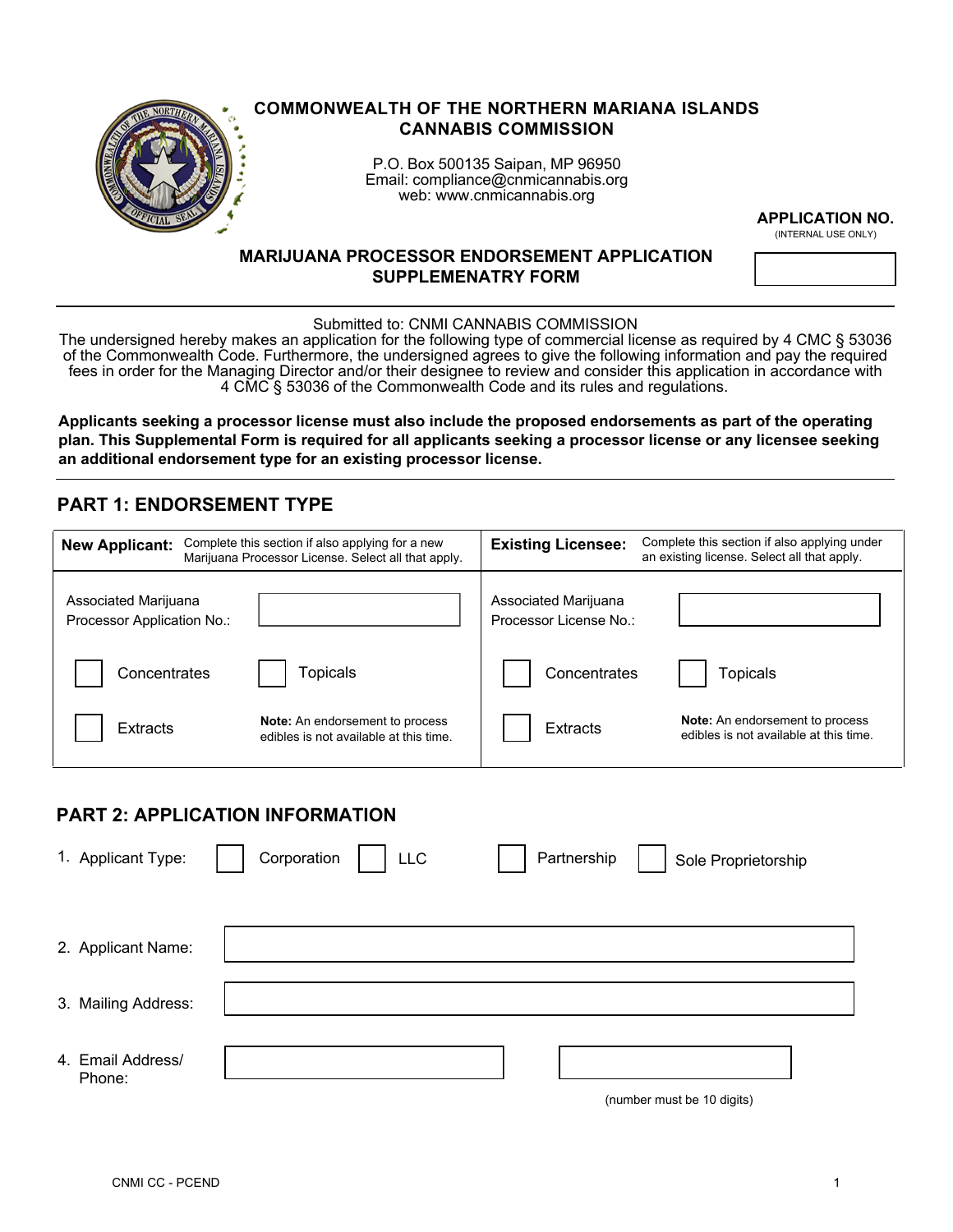#### **PART 3: CONTACT PERSON**

**Note:** The applicant authorizes the Contact Person to communicate with the Commission as the primary contact for the duration for the application process only.

| Name:          |                   | Position: |                            |
|----------------|-------------------|-----------|----------------------------|
|                | first/middle/last |           |                            |
| Email Address: |                   | Phone:    |                            |
|                |                   |           | (number must be 10 digits) |

## **PART 4: PRODUCT DESCRIPTION**

The applicant must disclose the following details: 1) Description of the types of product to be processed 2) Descriptions of equipment including all chemical compounds to be used. If additional space is required, attach **Marijuana Processor Endorsement Product Description Supplementary Form**(s) for submission with this application.

| Product:               |                                                                   |  |  |
|------------------------|-------------------------------------------------------------------|--|--|
|                        | Describe each product to be processed.                            |  |  |
| Type:                  |                                                                   |  |  |
|                        | Describe if the product is a concentrate, extracts, or topical.   |  |  |
| Equipment Used:        |                                                                   |  |  |
|                        | List equipment/method used.                                       |  |  |
| Compounds Used:        |                                                                   |  |  |
|                        | Describe all solvents, gases, chemicals, or other compounds used. |  |  |
|                        |                                                                   |  |  |
|                        |                                                                   |  |  |
| Product:               |                                                                   |  |  |
|                        | Describe each product to be processed.                            |  |  |
| Type:                  |                                                                   |  |  |
|                        | Describe if the product is a concentrate, extracts, or topical.   |  |  |
| <b>Equipment Used:</b> |                                                                   |  |  |
|                        | List equipment/method used.                                       |  |  |
| Compounds Used:        |                                                                   |  |  |
|                        | Describe all solvents, gases, chemicals, or other compounds used. |  |  |
|                        |                                                                   |  |  |